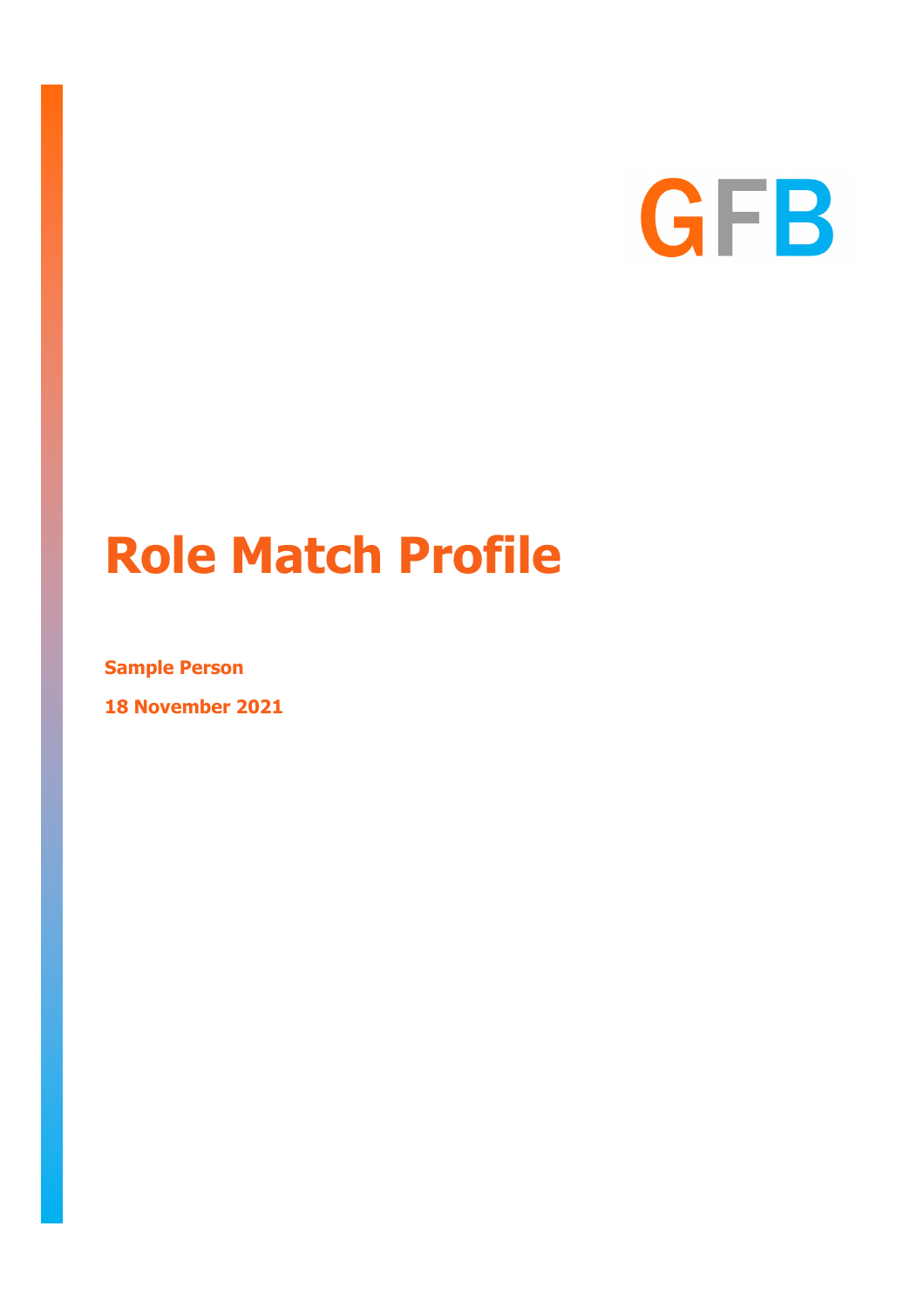# **Introduction**

The report was generated to based on the '**Administration Assistant**' profile created to highlight the key traits required to be successful in the role and show how the candidate's scores have indicated where they are a good fit for the role and where elements of the role may be challenging in order to help with the recruitment process.

The purpose of the profile is to assess the fit between the candidate's personality and the role requirements.

The profile shown on the following page displays the key traits identified for the role and the ideal ranges for which an individual should ideally operate in order to be successful in role. The candidate's score is plotted on the scale and where a score falls outside of the indicated area on the profile chart, this indicates that the candidate may not feel comfortable operating in aspects of the role related to this element. Suggested interview questions are provide in the following section of the report to help probe these results further to gain a better understanding of how the candidate is likely to operate.

Usually a number of different styles of working can be effective in many roles, so there is never an absolute 'perfect personality' for a role. However, there are frequently clear aspects of a role where it is important to feel comfortable operating in order to perform well in the role.

In summary, the profile should be used as a guide to identifying the quality of fit between a candidate's personality and the role requirements. Areas where there is a lack of fit should be followed up through a feedback interview or assessment methods.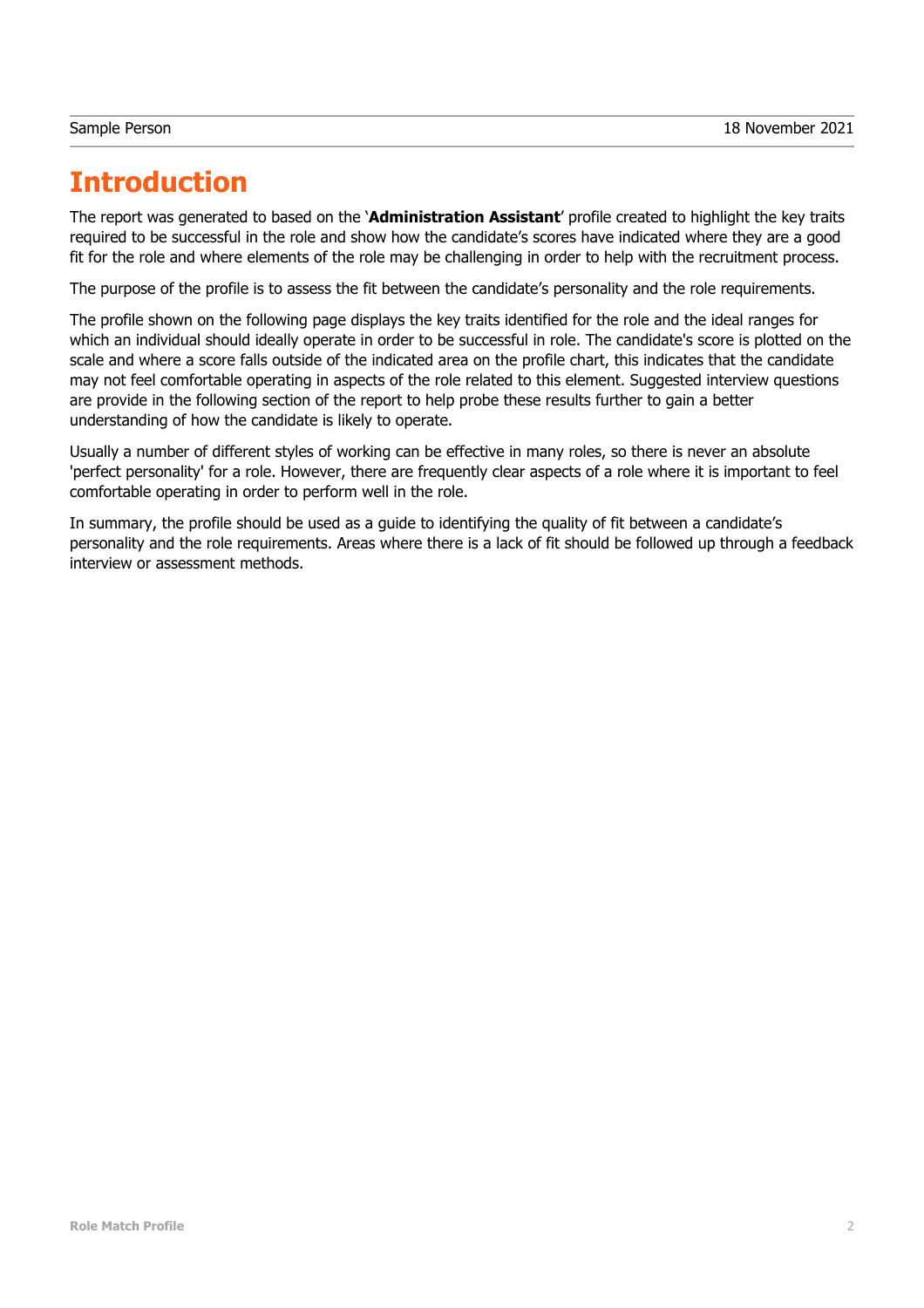# **Role Match Profile**

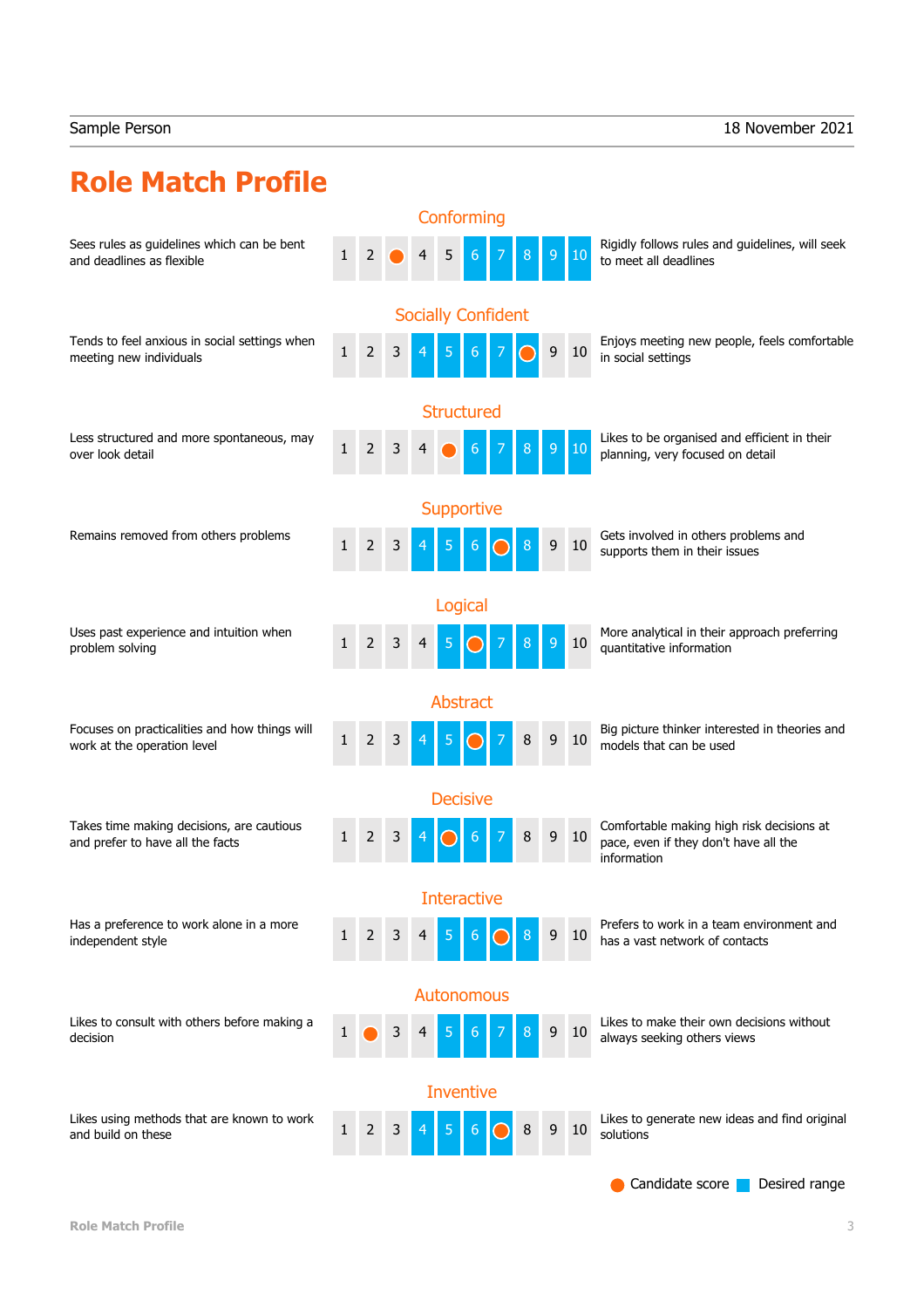# **Interview Guide**

Profile: **Junior Practice Assistant**

### **Potential Strengths**

Socially Confident

Notes

- Are there certain types of social situations where you feel anxious?
- Do you feel comfortable talking up in social situations?

#### **Supportive**

• What sort of situations do you offer support for others personal problems? When do you feel it is best to keep more of a professional distance?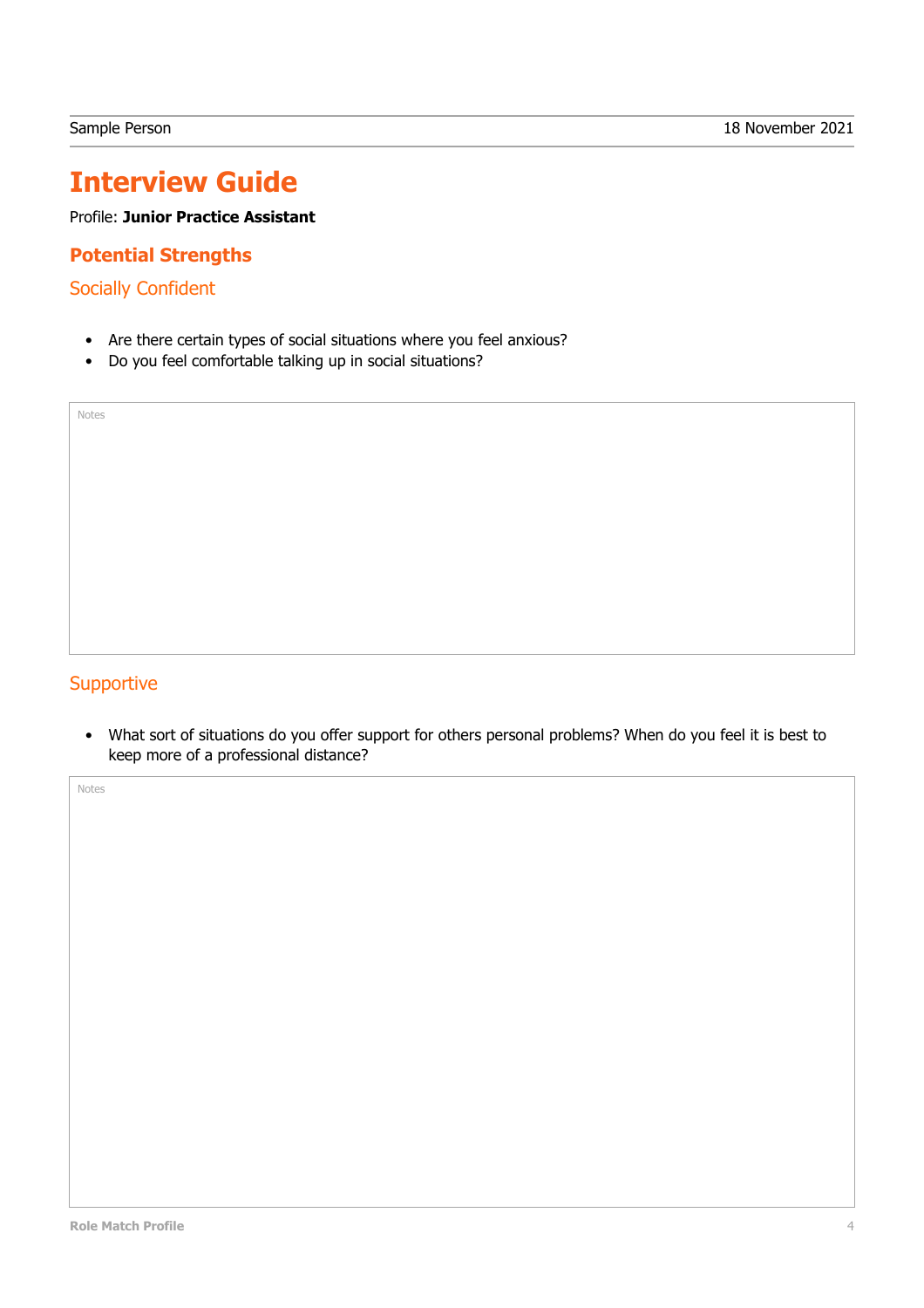## **Potential Strengths (Continued)**

Logical

- To what extent will you seek out relevant data and information to make decisions?
- How do you balance relying on intuition and data?

Notes

#### Abstract

- How do you balance looking at issues operationally and strategically?
- To what extent do you contribute to the strategy in your business area? Would it benefit you to take a more strategic perspective on issues?
- When do you tend to take a more operational perspective on issues
- facing the business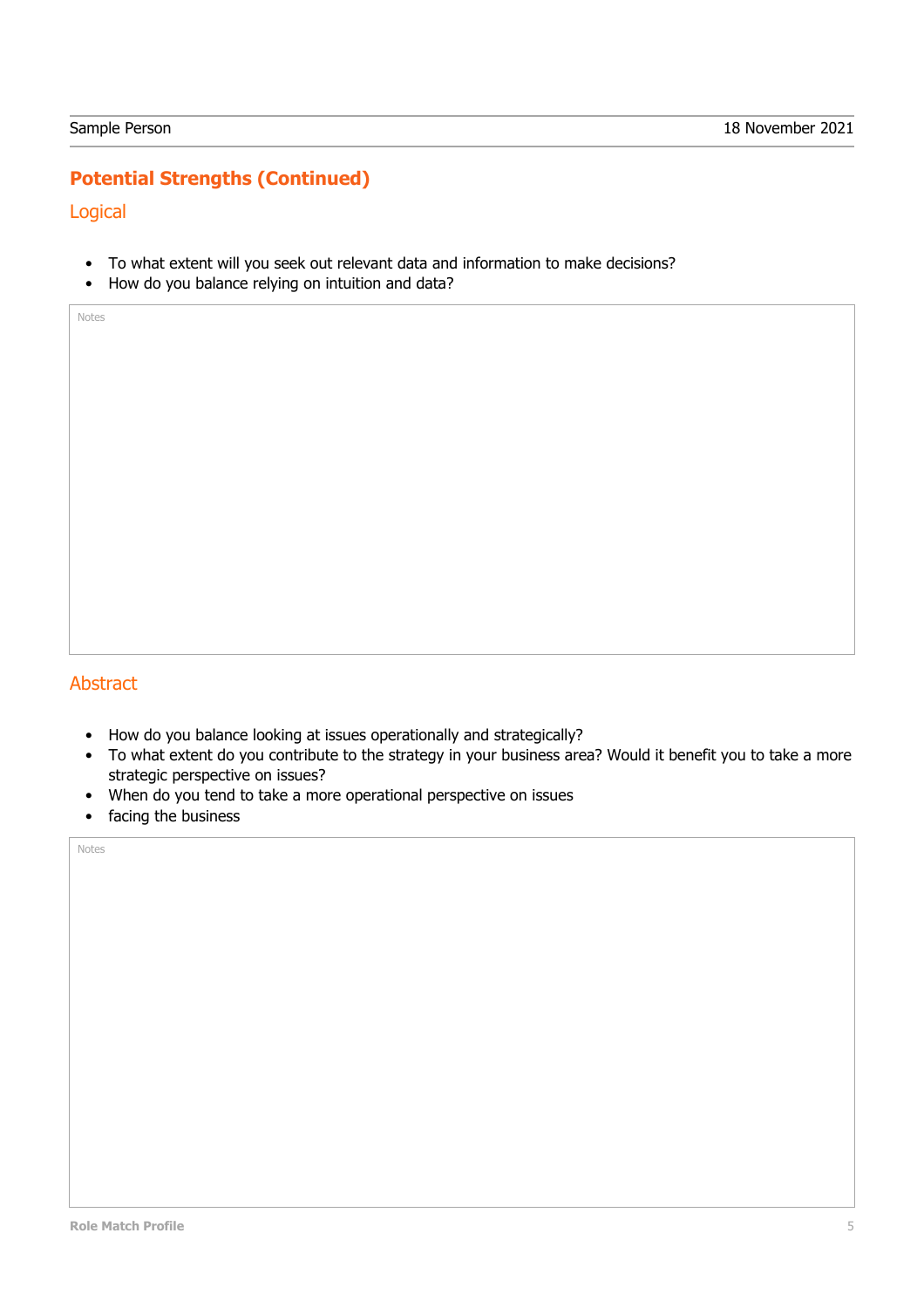## **Potential Strengths (Continued)**

**Decisive** 

- Can you give an example of when you were under extreme time pressure to make a high risk decision?
- What is your approach to making high risk fast paced decisions?

Notes

#### Interactive

- How do you develop good working relationships with your peers?
- How do you use your network to benefit your work?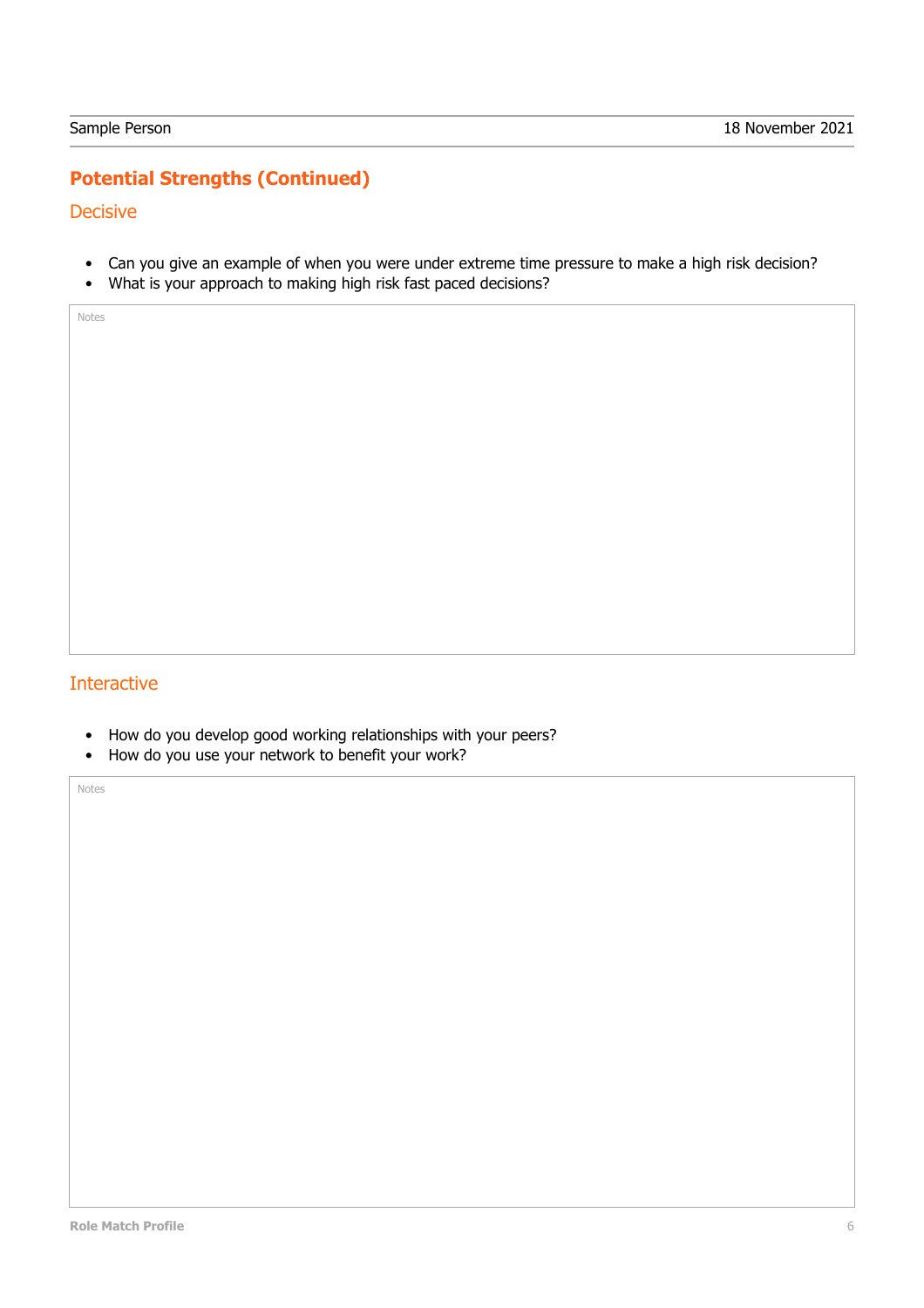# **Potential Strengths (Continued)**

#### Inventive

• Can you give me an example where your curiosity made a real difference to a project? -What did you do and why?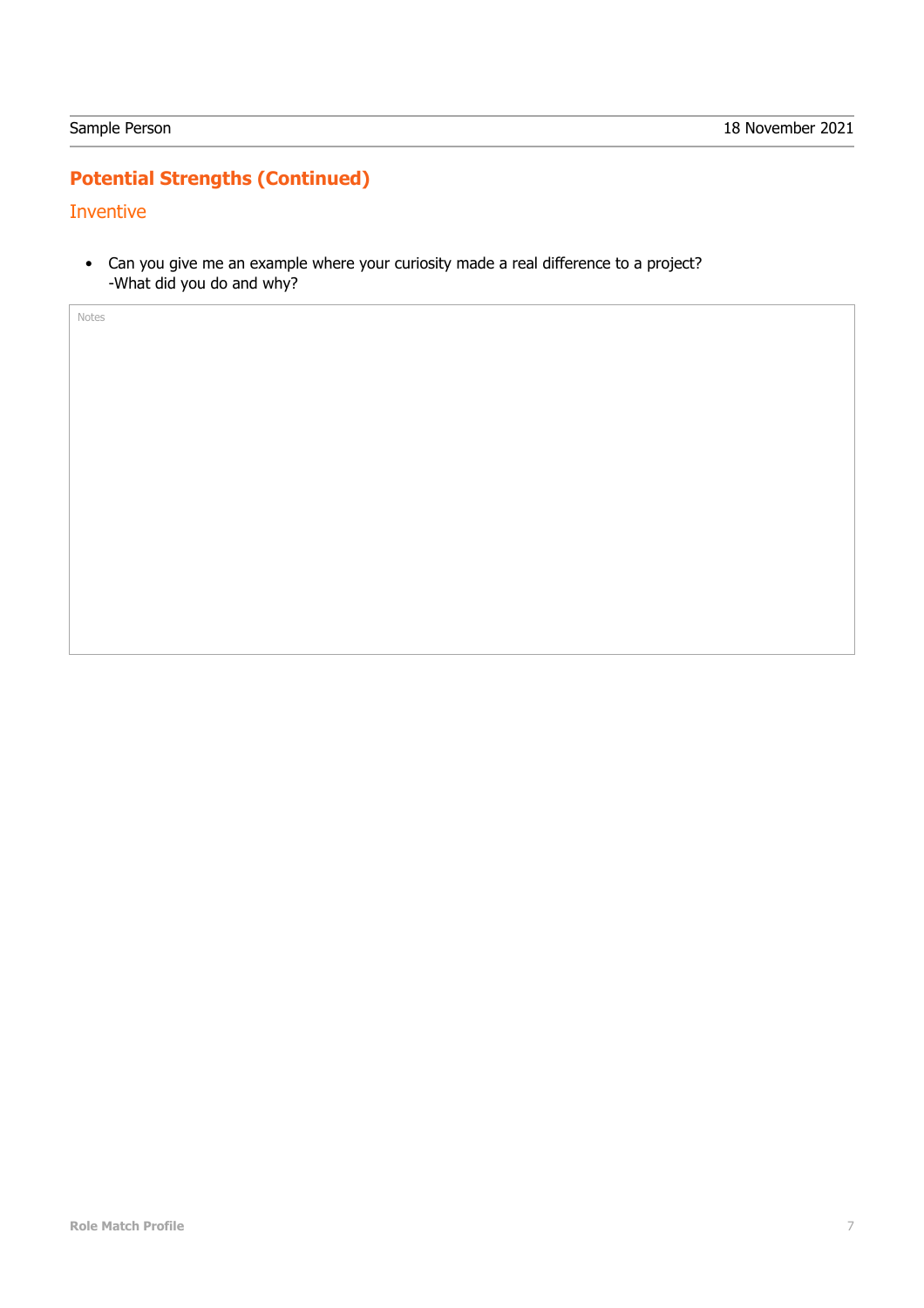## **Potential Limitations**

#### **Conforming**

- Do you tend to see all rules as guidelines?
- Are there any procedures or rules that you feel are less flexible?
- Do you struggle in a work enviroment where there are lots of inflexible deadlines?

Notes

#### **Structured**

- How important is it to check the detail of a task?
- How important is it to deliver work of the highest standard?
- How do you tend to manage yours and others workload?
- How useful do you find long term planning?
- Has a lack of planning ever meant that were surprised by unforeseen circumstances?

| Notes |  |
|-------|--|
|       |  |
|       |  |
|       |  |
|       |  |
|       |  |
|       |  |
|       |  |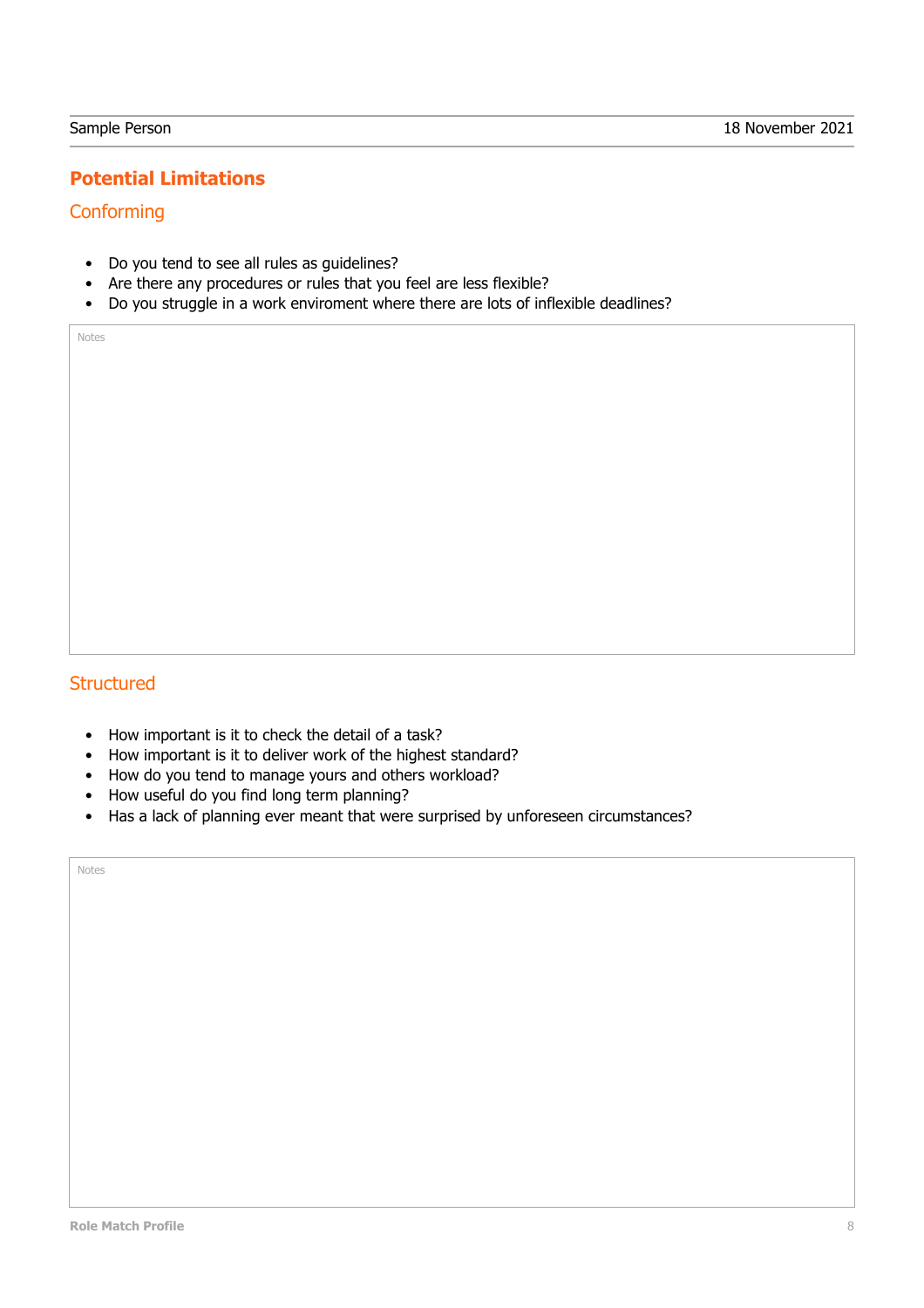## **Potential Limitations (Continued)**

#### **Autonomous**

- How do you make decisions when you are unable to ask others?
- Describe a time when you have changed your opinion to suit the general consensus of others? Tell me about a time when you've questioned whether to speak up or not on a difference of opinion, even if this was against a majority?
- How do you ensure you don't slow things down by consulting too much or too widely?